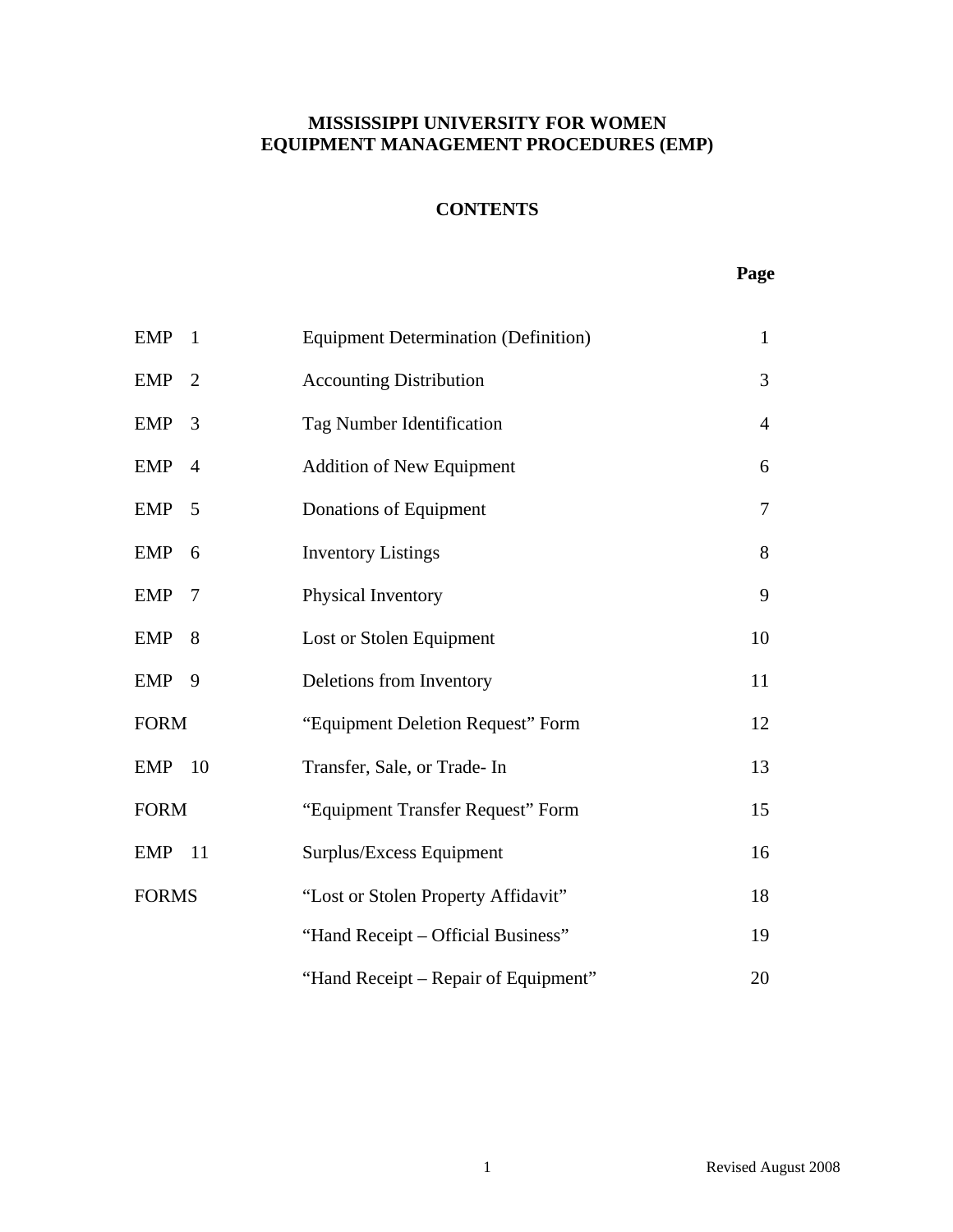PROCEDURE NO: EMP 1

PROCEDURE: Equipment Determination (Definition)

I. Purpose

To help determine whether an item should be classified as an item of equipment.

#### II. State and Institutional Policy and Guidelines

Furniture, furnishings, instruments, tools, machines, apparatuses, or sets of articles, which meet guidelines below, are considered items of equipment.

#### III. Procedure

An item of equipment has all of the following characteristics:

- A. retains its original shape and appearance with use.
- B. is non-expendable (i.e., if the article is damaged or some of the parts are lost or worn out, it is usually more feasible to repair it rather than replace it with an entirely new unit).
- C. has a life expectancy of at least one year.
- D. does not lose its identity through incorporation into a different or more complex unit or substance.
- E. is not a building or permanent component of a building.
- F. Costs \$1,000 or more.
- G. costs less than \$1,000 (or \$250 depending on the item) and falls into one of the following descriptions:
	- 1. Weapons
	- 2. Cameras and Camera Equipment (greater than \$250)
	- 3. Two Way Radio Equipment
	- 4. Televisions (greater than \$250)
	- 5. Lawn Maintenance Equipment
	- 6. Cellular Telephones
	- 7. Computers (regardless of the cost) and computer equipment to include CPUs, hard drives, terminals & printers that are greater than \$250
	- 8. Chain Saws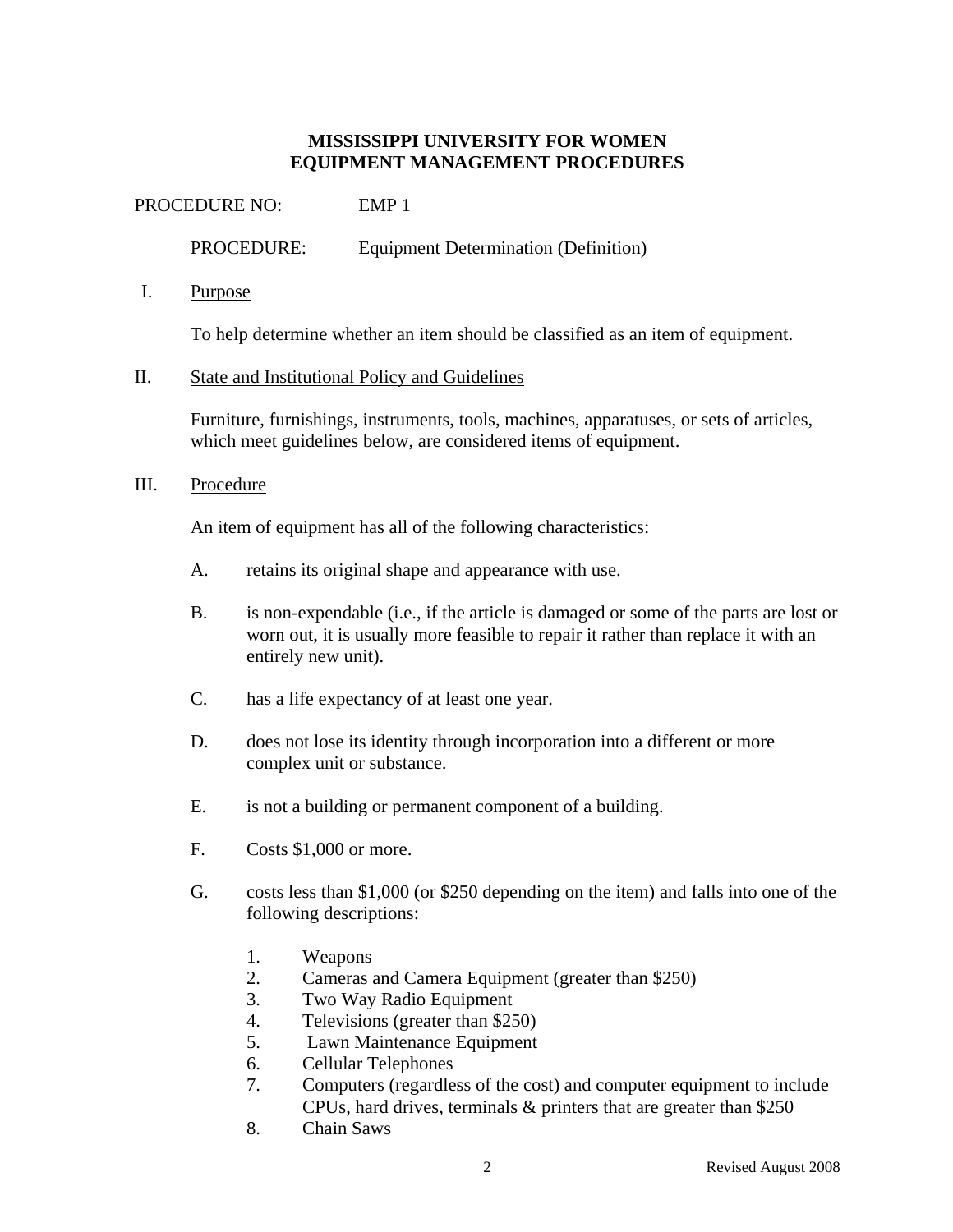- 9. Air Compressors
- 10. Welding Machines
- 11. Generators
- 12. Motorized Vehicles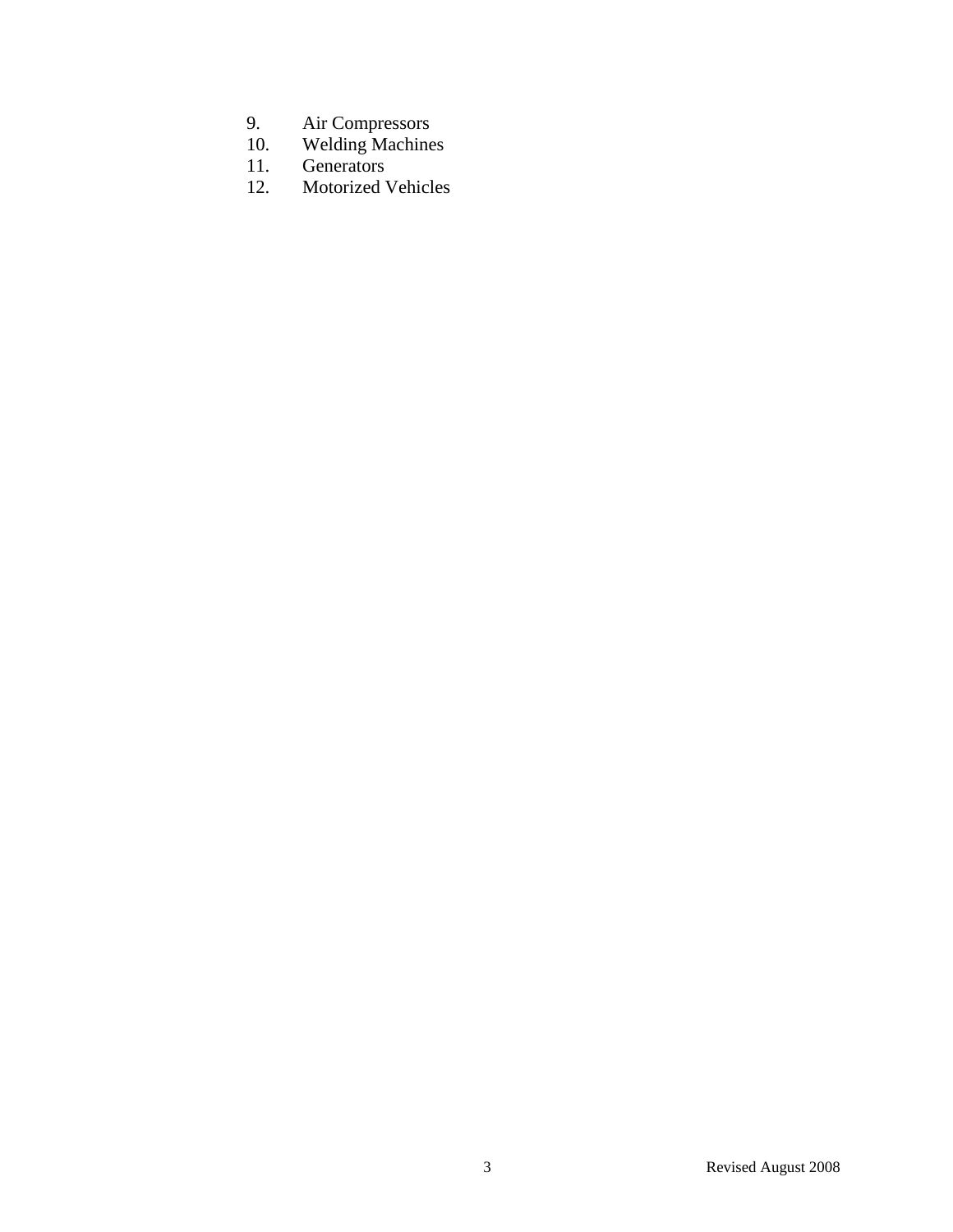PROCEDURE NO.: EMP 2

PROCEDURE Accounting Distribution

I. Purpose

To specify appropriate equipment expenditure distribution.

II. Institutional Policy

All equipment purchases will be charged against equipment object codes. All nonequipment purchases will not be charged against equipment object codes.

- III. Procedure
	- A. All capital Equipment purchases (having met equipment definition requirements – see EMP 1) will be charged against specific equipment object codes.
	- B. These object numbers and descriptions are as follows:

| 8210 | Office Machines, Furniture, Fixtures and Equipment |
|------|----------------------------------------------------|
| 8220 | Vehicles                                           |
| 8230 | Farm Equipment                                     |
| 8240 | Medical Equipment                                  |
| 8250 | Data Processing Equipment                          |
| 8251 | Computers                                          |
| 8260 | Radio and Television Equipment                     |
| 8270 | Scientific Equipment                               |
| 8290 | Other Equipment                                    |

C. Under no circumstance will supplies be charged to equipment object codes nor will equipment be charged to supply object codes.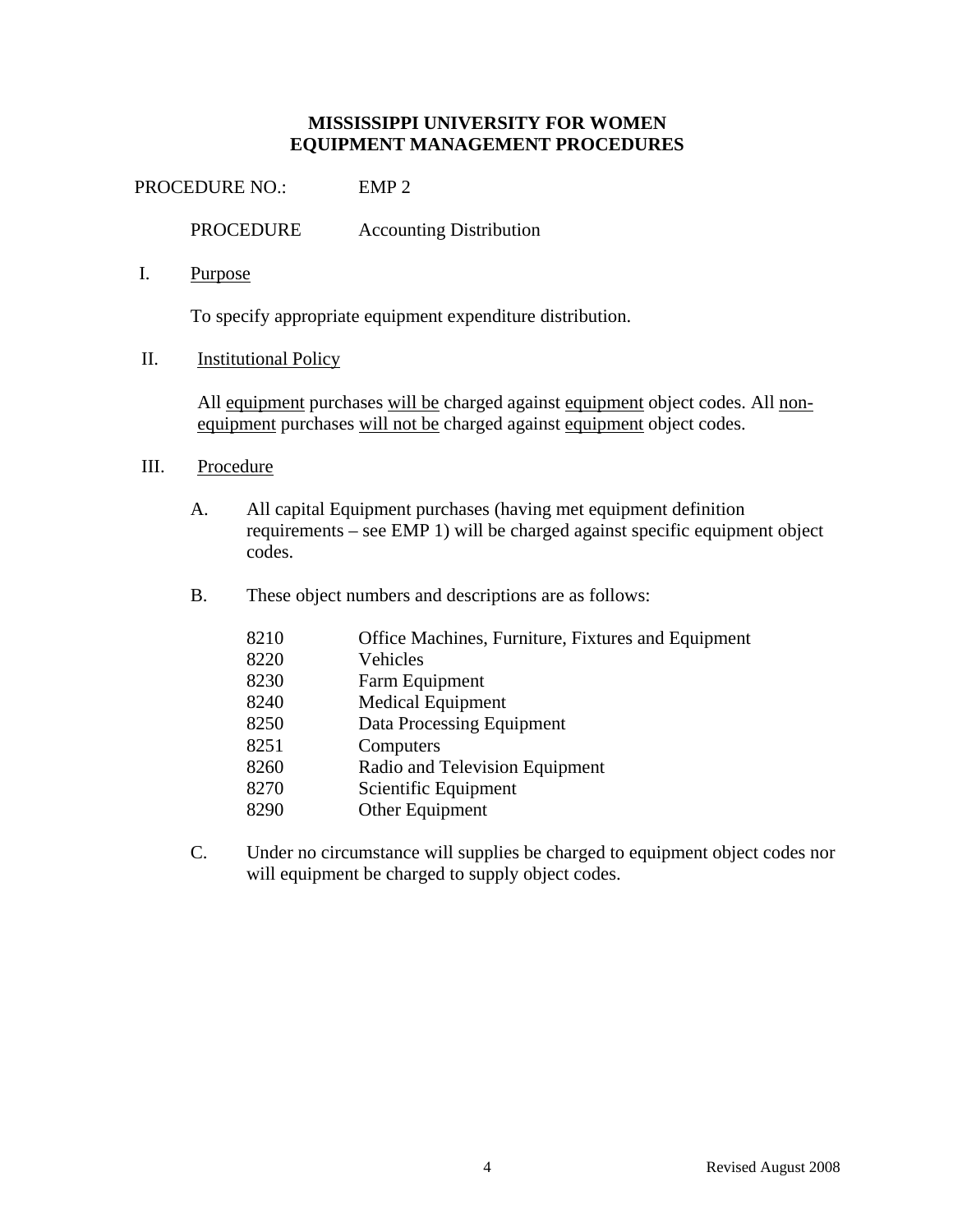PROCEDURE NO.: EMP 3

PROCEDURE Tag Number Identification

I. Purpose

To specify the method of proper equipment identification and responsibility for such identification.

II. Institutional Policy

All items of equipment purchased or donated will be assigned an MUW I.D. number after payment is made for the item. This MUW number will be permanently attached to the item of equipment.

- IV. Procedure
	- A. Assignment of Numbers
		- 1. Resources Management will assign an inventory number to each piece or set of equipment.
		- 2. Resources Management will keep a record of all numbers assigned and will follow up on numbers assigned to items that were not listed as additions to inventory. This is a check on items of equipment that might go through and be charged in error to other than equipment objects (See EMP 4 for method of adding and balancing additions).
	- B. Method/Responsibility of Tagging Equipment
		- 1. Resources Management is responsible for making sure that every number assigned is permanently attached to each item of equipment. This will be an established regular routine.
		- 2. Each item will be tagged after payment is made for the item.
		- 3. It is the Department/Division Head's responsibility to make sure a number has been assigned and permanently attached to the item of equipment. The Division/Department Head should notify Resources Management as soon as the item arrives on campus.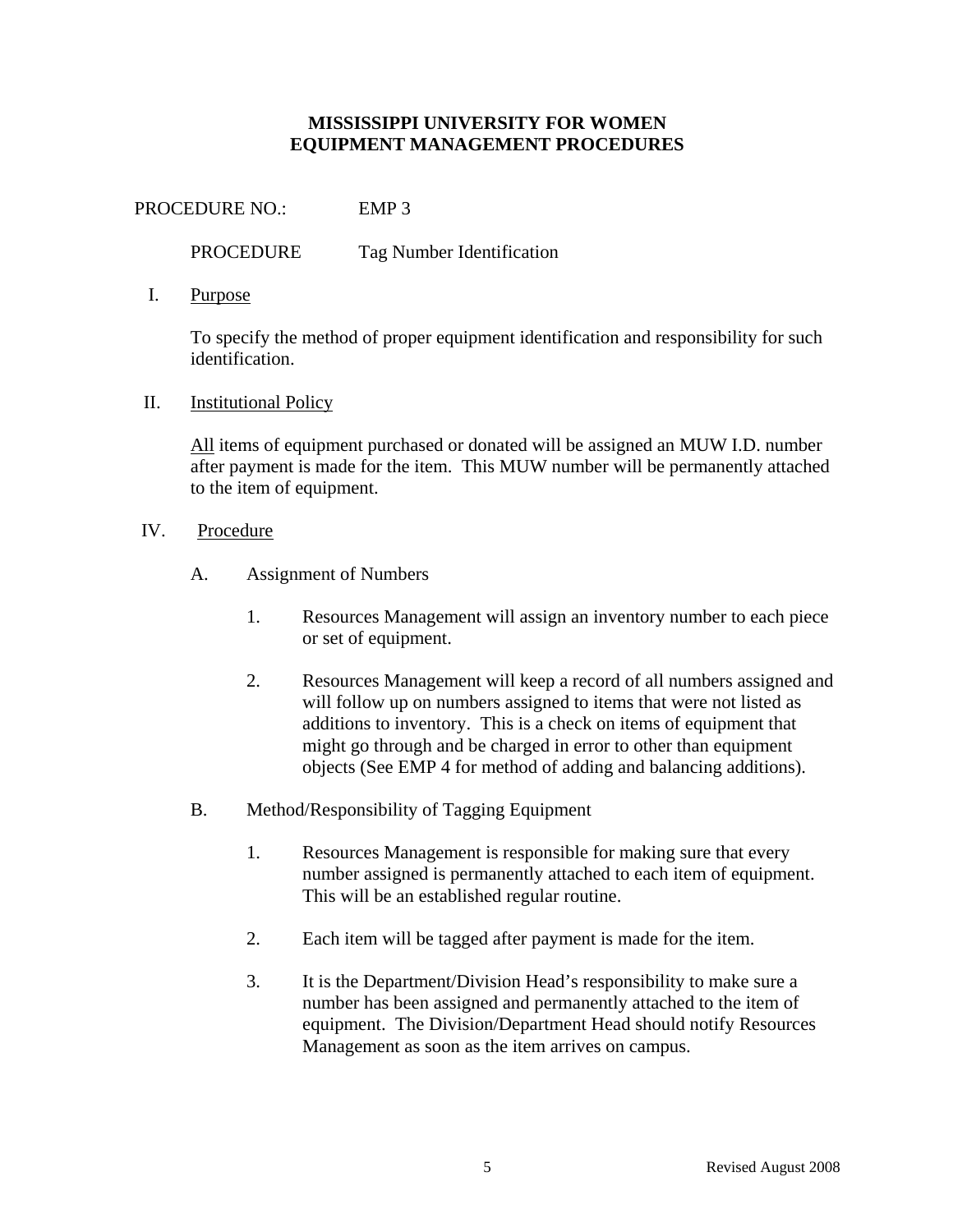- C. Material Used for Tagging
	- 1. Vinyl tags will be used to tag most equipment.
	- 2. An engraving tool will be used to tag equipment particularly susceptible to theft and from which the ink could be removed. This applies to items such as hand tools, instruments, and other metal or steel items of equipment.
- D. Placement of the Tag I. D. number

The I.D. number will be placed on all items in a location that is easily accessible for audit, yet in a place that will not diminish the looks of the item; i.e., furniture and other office equipment.

E. All employees must mark their personal belongings so they are not confused with institutional equipment.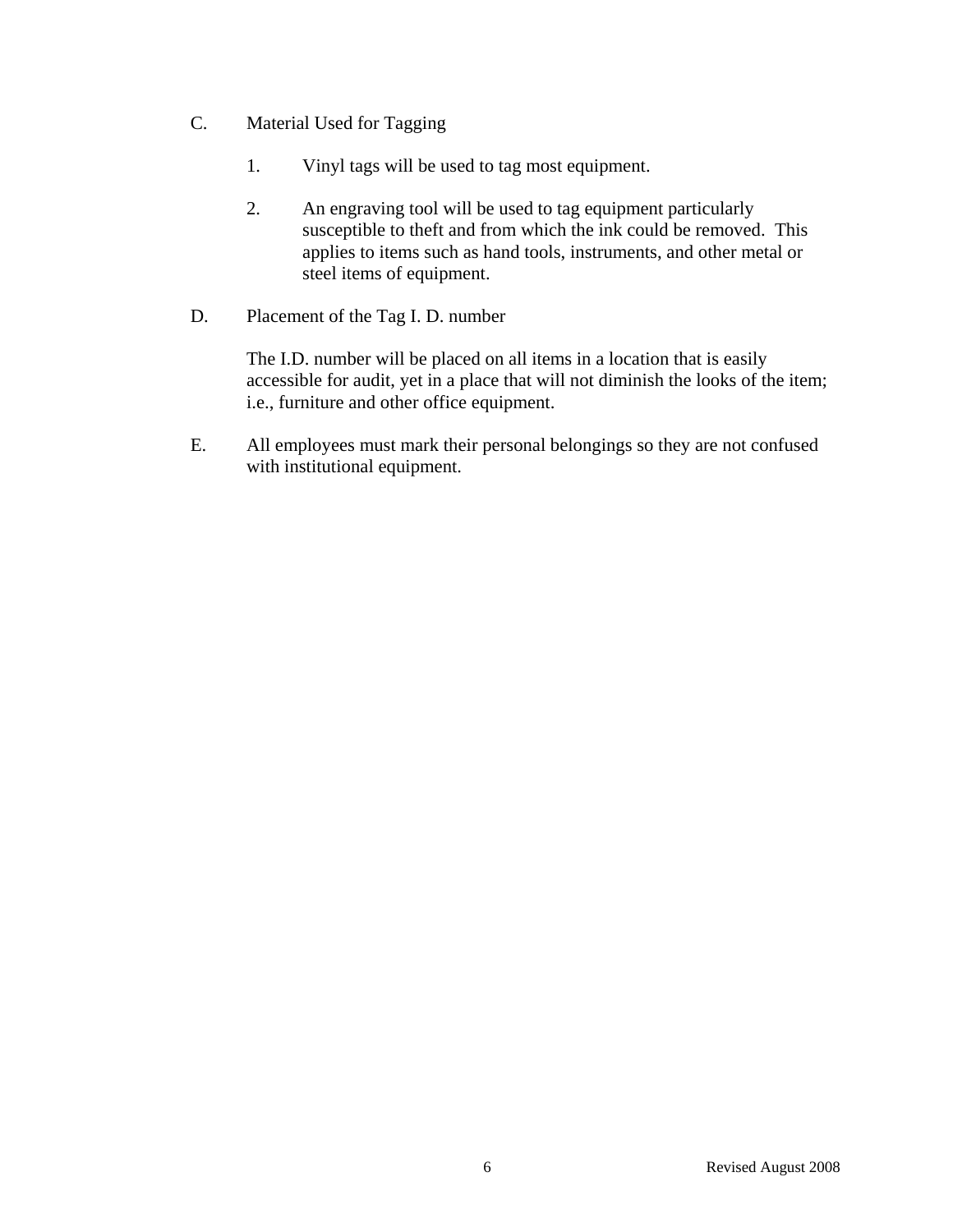PROCEDURE NO.: EMP 4

PROCEDURE: Adding New Equipment to Inventory and Monthly Balancing

#### I. Purpose

To specify the procedure for making monthly additions to inventory and the procedure for balancing additions to the General Ledger.

#### II. Institutional Policy

Additions to the equipment inventory are reported to the State Property Officer monthly. Resources Management picks up the additions from invoices paid during the month, which are reconciled back to all charges to equipment object codes for the month.

#### III. Procedure

- A. All equipment invoices paid during the month will be accumulated until the end of the month when Resources Management works with the University Comptroller's Office and makes a list of additions from the paid invoices.
- B. The University Comptroller's Office will provide a balancing figure from the General Ledger by adding all charges to equipment objects.
- C. The Comptroller's office and Resources Management will reconcile the additions against the General Ledger.
- D. The equipment inventory total in the Plant Fund will be adjusted only at June 30 for additions and deletions made during the year.
- E. Deletions will be picked up from paperwork processed to accounts for sales, trade-ins, missing, and scrapped equipment.
- F. Lease purchase equipment will be picked up in total in the year the lease purchase agreement is entered into. Payments in subsequent years will reduce the lease purchase payable. Interest, service contract, etc. will not to be included in the total.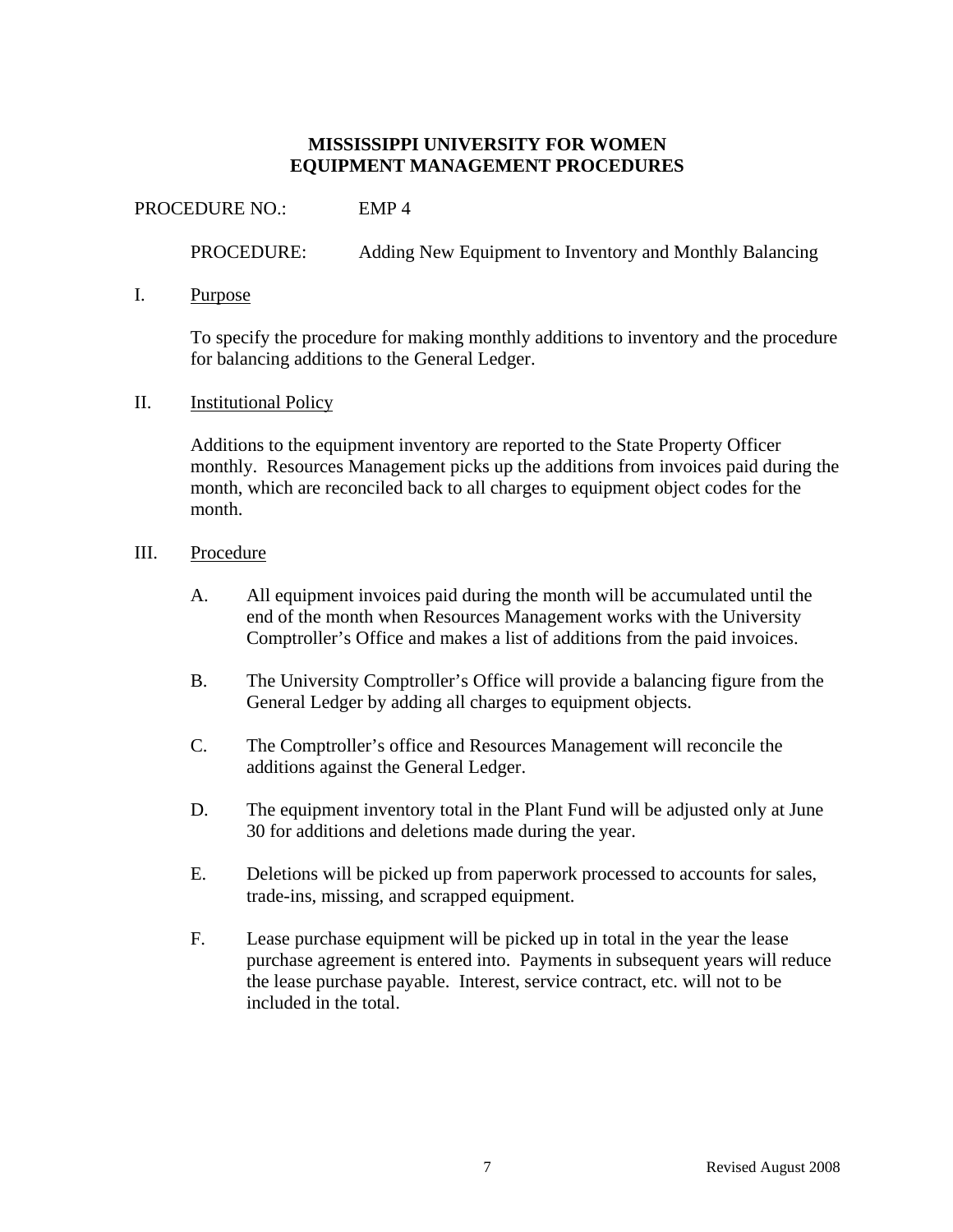PROCEDURE NO.: EMP 5

PROCEDURE: Donations of Equipment

I. Purpose

To specify the procedure for adding donated equipment to inventories.

- II. Institutional Policy
	- A. All gifts to the University, including equipment, will be accepted in accordance with Board policy.
	- B. All equipment donated directly to the University or through the Foundation, or any other MUW organization will be added to the responsible department's inventory.
- III. Procedure
	- A. All departments will report any donations of equipment to Resources Management
	- B. Resources Management will assign an inventory number to the item.
	- C. All donated equipment will be added at an estimated current value if the cost cannot be determined.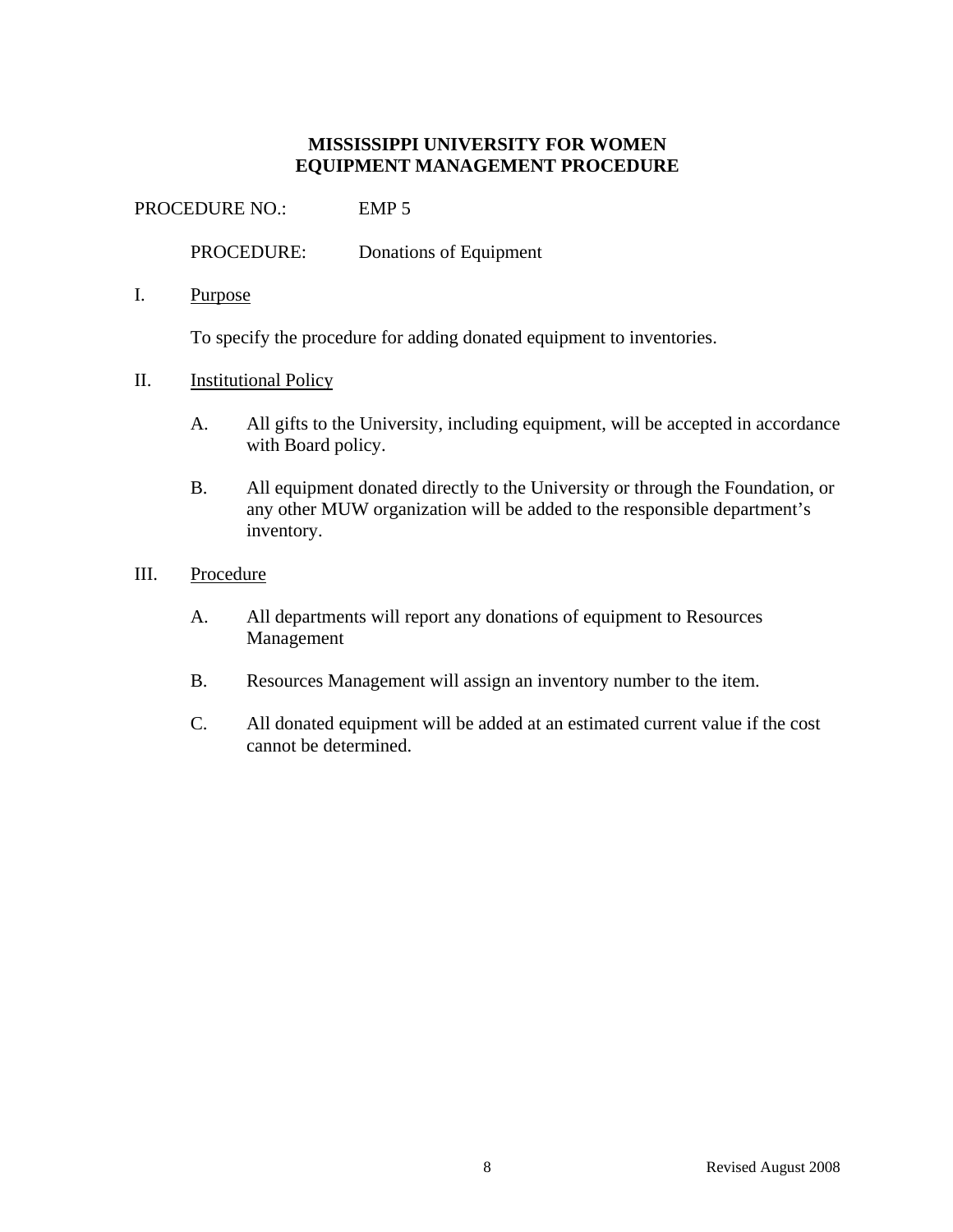PROCEDURE NO.: EMP 6

PROCEDURE Inventory Listings

I. Purpose

To specify the type and frequency of listings to be provided to the Department Heads.

II. Institutional Policy

Department Heads responsible for the safeguarding of equipment inventories will receive periodic inventory listings.

- III. Procedure
	- A. At least once each year Resources Management will provide an updated inventory listing to each Department Head.
	- C. Budget managers will use this list for an actual physical inventory (see EMP 7). Budget managers may ask for an updated inventory listing at anytime if they wish to conduct a self-audit.
	- D. The list will provide the following information:
		- Inventory Number Item Description Serial Number Building Number Building Name Room Number Person/Department Assigned Acquisition Cost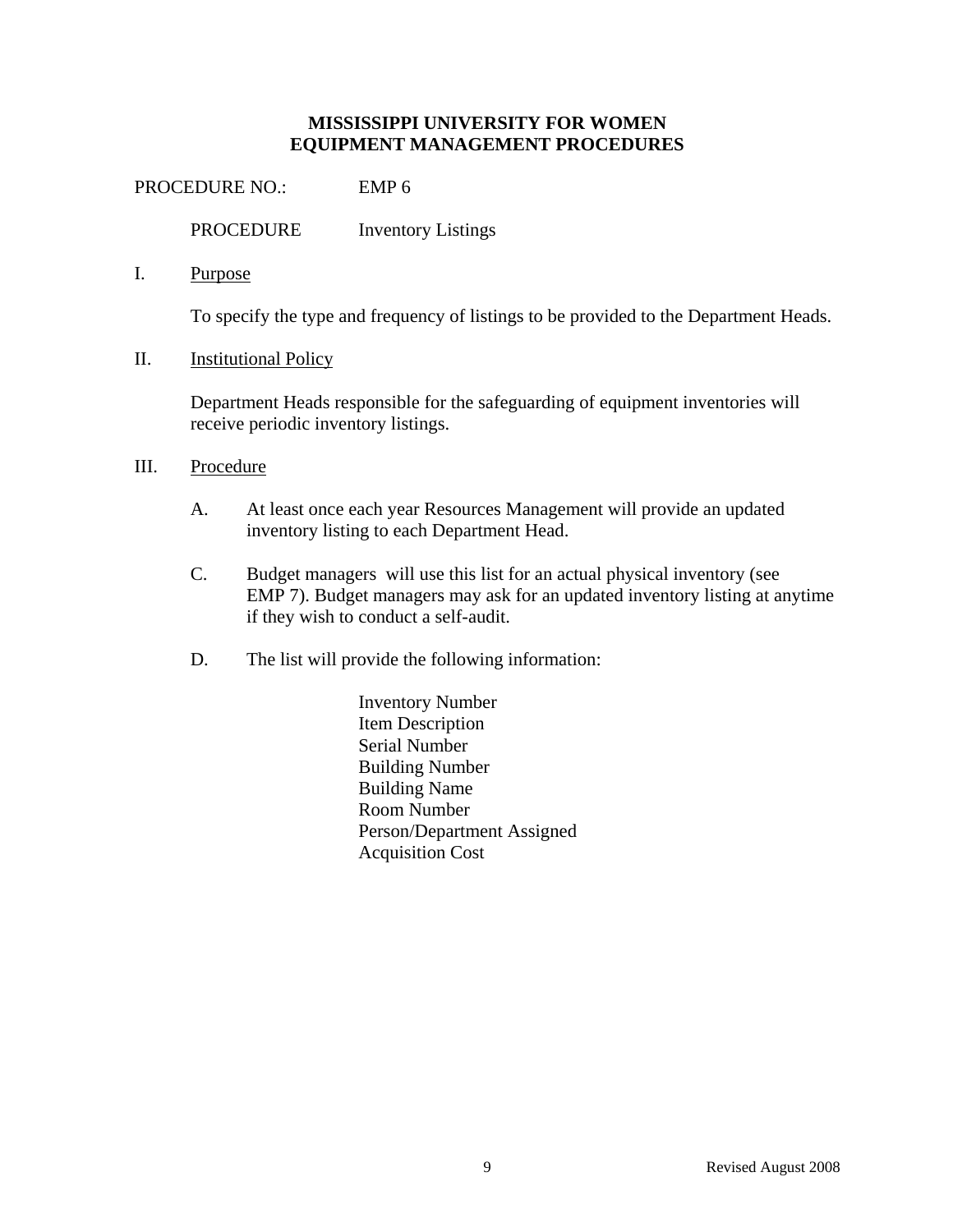PROCEDURE NO.: EMP 7

PROCEDURE: Physical Inventory

I. Purpose

To specify responsibilities related to actual physical inventories of equipment.

## II. Institutional Policy

- A. Each Budget Manager is responsible for maintaining careful and continued supervision of the department's equipment purchases and conducting a periodic complete physical inventory.
- B. Resources Management is responsible for conducting periodic spot-checks of all inventories of equipment.
- C. The State Property Control Division also has the authority and responsibility to conduct periodic physical inventories.

#### III. Procedure

- A. Each Budget Manager is to conduct an annual physical inventory of all its equipment. Any discrepancies to inventory listings and any needed adjustments will be reported to Resources Management.
- B. During a complete physical inventory each Department Head will be responsible for calling Resources Management to tag any unidentified equipment and to replace any worn or partially removed numbers.
- C. Resources Management will physically conduct a pre-inventory audit once a year before a representative from the Office of the State Auditor arrives. The findings will be reported to the Budget Manager, the appropriate executive committee member, and to the VPFA.
- D. Budget Managers or persons designated by the Budget Manager must be available to help locate equipment during audits by the State Property Officer.
- E. Budget Managers leaving the university should contact the Property Officer and request a complete physical inventory prior to their departure. When the new Budget Manager assumes control of the department, the Property Officer should be notified so a complete and current inventory list can be forwarded to the new Department Head so he/she can complete a "self-audit" and accept responsibility for the departmental inventory. The Property Officer should be available for assistance with this inventory if requested.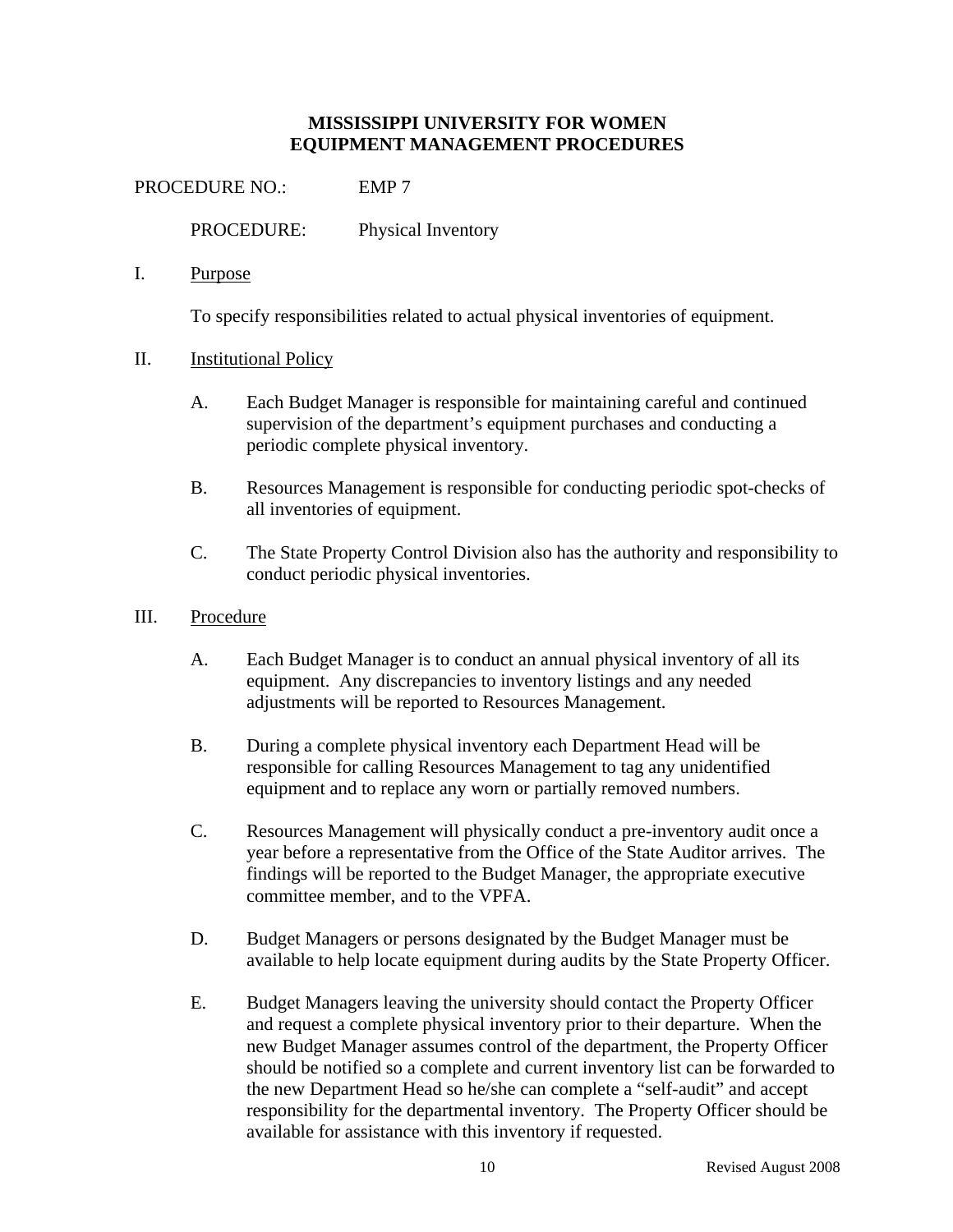PROCEDURE NO.: EMP 8

PROCEDURE: Lost or Stolen Equipment

I. Purpose

To specify the procedure to follow when equipment is lost or stolen.

## II. Institutional Policy

- A. Public Safety should be notified immediately when it is determined that an item is missing.
- B. Resources Management should also be notified.

## III. Procedure

- A. When it appears that an inventoried item is missing, check throughout the department to see if it has been moved to some other area. Also, check with other Department Heads within the same building to see if they have knowledge about the item.
- B. IMMEDIATELY after determining that the inventoried item has actually disappeared from the department and the building, notify Public Safety by phone and in writing, establish the date of the notice, give descriptive information, serial number, and the MUW inventory number.
- C. After notifying Public Safety, notify Resources Management and provide the same information.
- D. If, after these notifications, the item is located, then notify those above of the return.
- E. If the item does not show up within thirty (30) days after the initial report, the Department Head and Resources Management will have to supply the State Auditing Department with written information concerning the disappearance of the item and request deletion from the Master Inventory (see EMP 9).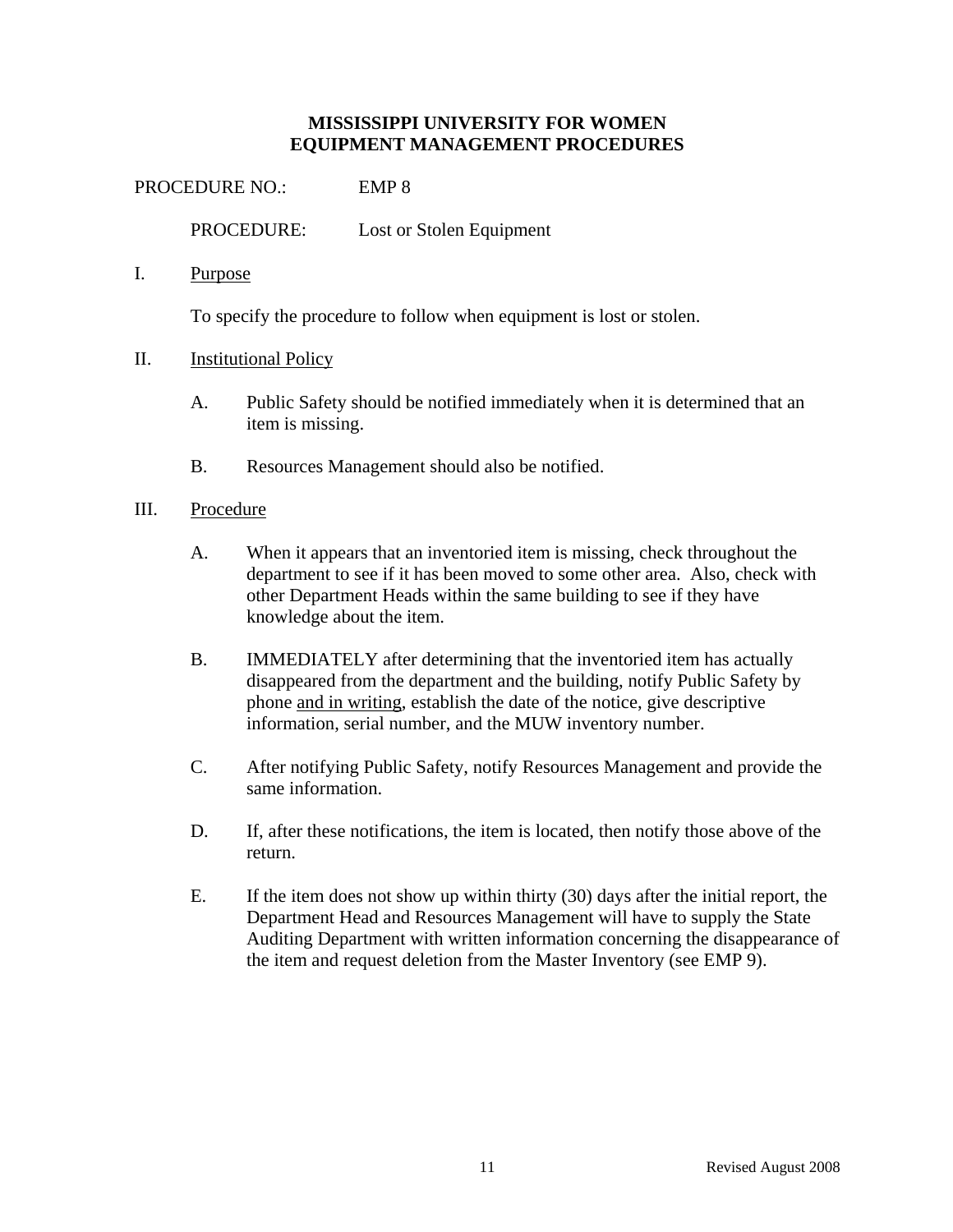PROCEDURE NO.: EMP 9 PROCEDURE: Deletion of Equipment from Inventory

I. Purpose

To specify the correct procedure for removing equipment from inventory listings.

II. Institutional Policy

All appropriate equipment deletions resulting from equipment being lost, stolen, or needing to be scrapped must be supported by the "Equipment Deletion Request". (For transfers, sales, or trade-ins use "Equipment Transfer Request" and refer to EMP10).

- III. Procedure
	- A. The "Equipment Deletion Request" is initiated by the Department Head or person responsible for the safeguarding of the equipment inventory. (This is done after following EMP 8 if the equipment is lost or stolen.)
	- B. The original form is sent to Resources Management for processing so that the item is deleted.
	- C. The Property Officer enters items on a "Property Salvage Report", which is filed monthly with the State Property Officer.
	- D. The "Salvage Report" is completed by the Property Officer, approved by the Salvage Committee, and by the VPFA.
	- E. Data processing and telecommunications equipment being deleted are entered on a Form CP-2", which is filed monthly with the State Property officer.
	- F. The "Form CP-2" is completed by the Property Officer, approved by the Salvage Committee, and by the VPFA.
	- G. After item has been deleted by Resources Management, the moving crew will be told to pick up the item, destroy it, and dispose of it at the dump. If the moving crew fails to pick the item up, it is the responsibility of the Division/ Department head to notify Resources Management and let them know that the item still needs to be picked up.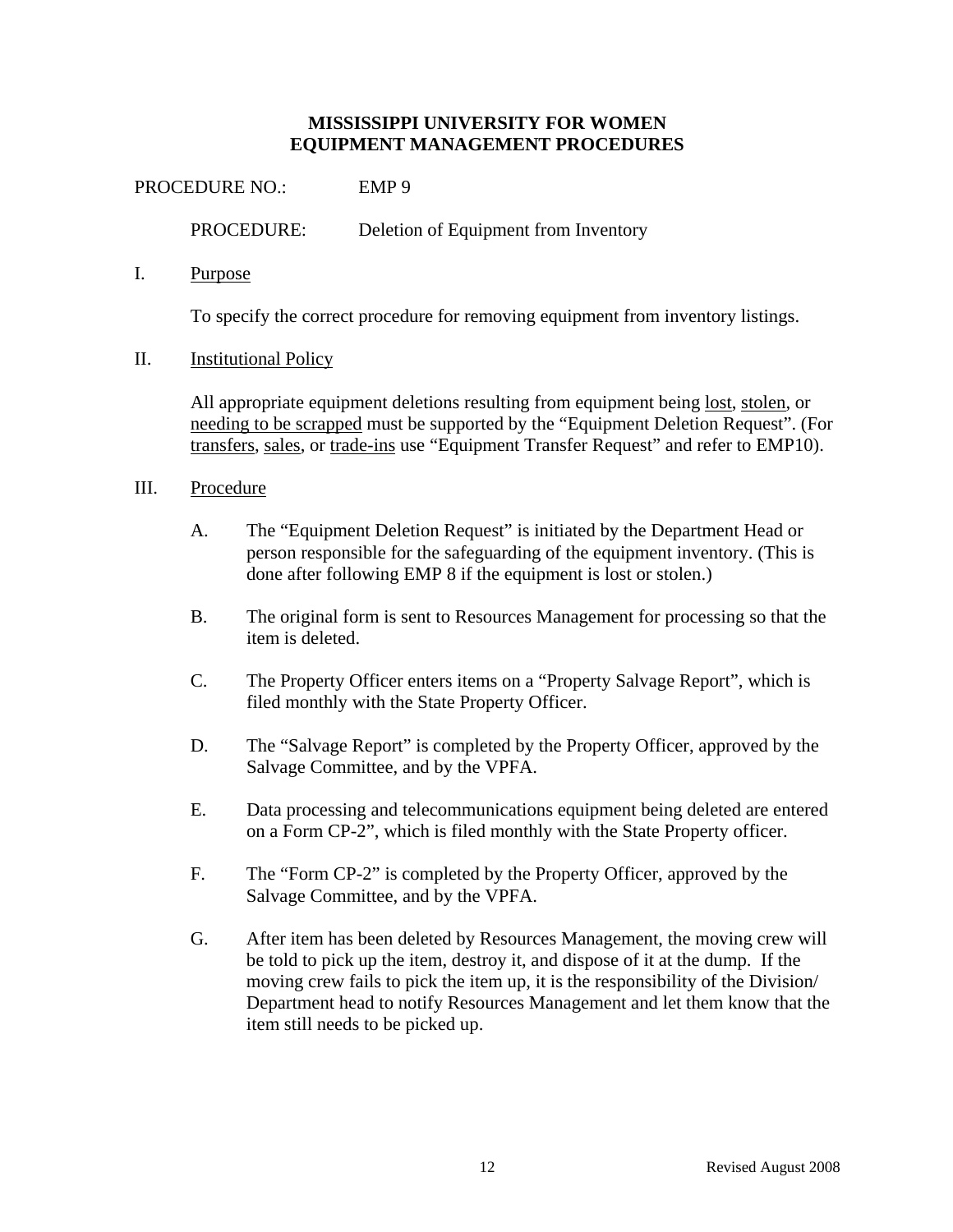#### **MISSISSIPPI UNIVERSITY FOR WOMEN PROPERTY DELETION REQUEST**

TO: RESOURCES MANAGEMENT, BOX 1628 DATE:

PLEASE DELETE THE FOLLOWING ITEMS OF EQUIPMENT FROM MUW INVENTORY LISTINGS.

| <b>ASSET</b><br><b>NUMBER</b> | <b>ASSET DESCRIPTION</b> | <b>BUILDING</b> | $\bf{$ } ROOM # | <b>SERIAL#</b> | <b>IS ASSET</b><br><b>OPERATIONAL</b><br><b>OR OBSOLETE?</b> | <b>METHOD OF</b><br><b>DISPOLSAL</b><br><b>(INTERNAL USE)</b><br><b>ONLY</b> ) | <b>COST</b> |
|-------------------------------|--------------------------|-----------------|-----------------|----------------|--------------------------------------------------------------|--------------------------------------------------------------------------------|-------------|
|                               |                          |                 |                 |                |                                                              |                                                                                |             |
|                               |                          |                 |                 |                |                                                              |                                                                                |             |
|                               |                          |                 |                 |                |                                                              |                                                                                |             |
|                               |                          |                 |                 |                |                                                              |                                                                                |             |
|                               |                          |                 |                 |                |                                                              |                                                                                |             |

THE ABOVE ITEMS HAVE BEEN LOST OR STOLEN ( ) IF ITEM IS LOST OR STOLEN, YOU MUST CALL MUW POLICE AND NOTIFY RESOURCES MANAGEMENT IMMEDIATELY. **PLEASE REFER TO EMP 8 FOR LOST OR STOLEN ITEMS**

REQUESTED BY

DEPARTMENT/DIVISION HEAD DATE

PROPERTY CONTROL & RESOURCES COORDINATOR DATE

PICKED UP BY MOVING CREW: \_\_\_\_\_\_\_\_\_\_\_\_\_\_\_\_\_\_\_\_\_\_\_\_\_\_\_\_\_\_\_\_ \_\_\_\_\_\_\_\_\_

SIGNATURE DATE

COPY TO: PUBLIC SAFETY (WHEN ITEMS ARE LOST OR STOLEN)

\_\_\_\_\_\_\_\_\_\_\_\_\_\_\_\_\_\_\_\_\_\_\_\_\_\_\_\_\_\_\_\_\_ \_\_\_\_\_\_\_\_\_\_\_\_\_\_\_\_\_\_

Revised August 2008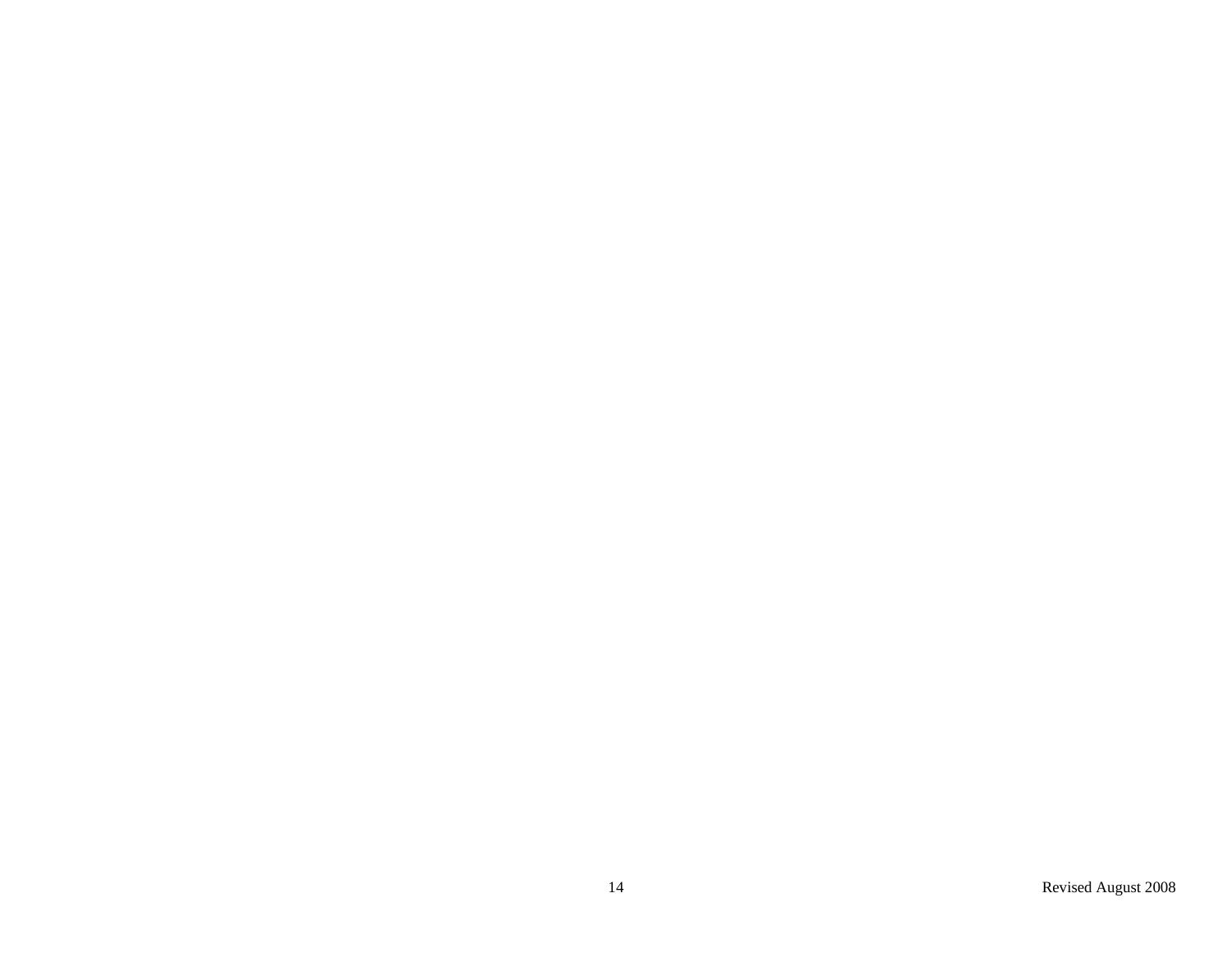## PROCEDURE NO: EMP 10

PROCEDURE: Transfer, Sale, and Trade-In of Equipment

I. Purpose

To explain the procedure for handling the transfer, sale, and trade-in of equipment.

- II. Institutional Policy
	- A. Transfer of equipment from one department to another must be documented on the "Equipment Transfer Request."
	- B. Sale of equipment must also be documented on the "Equipment Transfer Request" with the buyer signing as the "Receiving Department". A receipt from the buyer is sufficient when the items are sold at public auction.
	- C. Trade-in of equipment must also be documented on the "Equipment Transfer Request", with the vendor signing as the "Receiving Department".

#### III. Procedure

- A. Transfers of Equipment
	- 1. An oral agreement among the "Transferring Department", "Receiving Department", and the Property Officer should be made before the "Equipment Transfer Request" is initiated.
	- 2. The transferring Department should initiate the "Transfer", supplying all information and signatures required. An original and three (3) copies should be made.
	- 3. The transferring Department should keep a copy and send copies to the receiving department and to Resources Management when the item is exchanged.
	- 4. Resources Management will update the inventory to reflect the change when the "Transfer of Equipment" form is received.

## **5. No item of equipment should be moved without the knowledge of Resources Management!!!!!**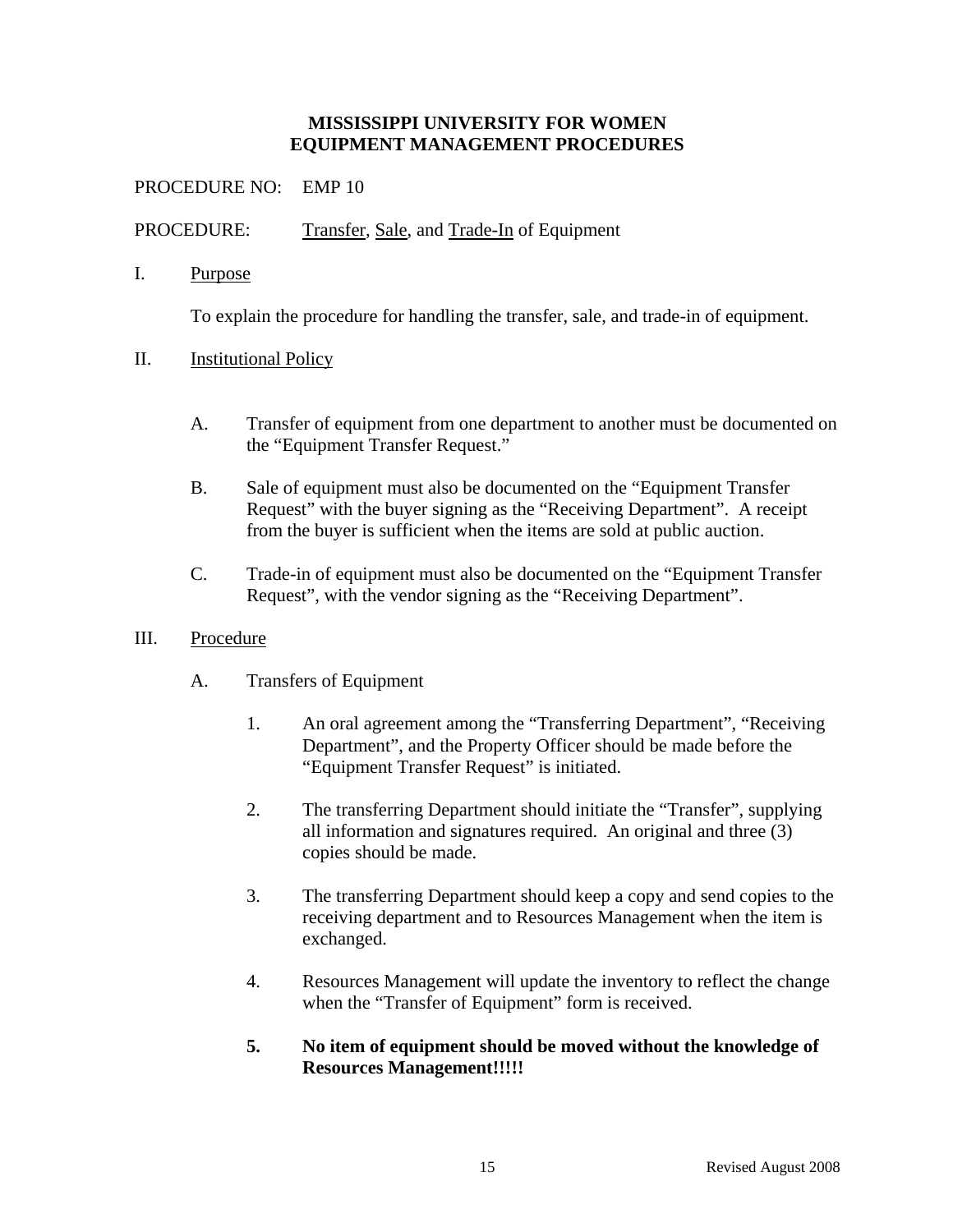- B. Sale of Equipment
	- 1. All items to be sold will be located on the "Surplus/Excess Inventory for Sale or Transfer" (see EMP 11). Resources Management is responsible for "Surplus Inventory".
	- 2. All sales of equipment will be handled by the Purchasing Agent through the office of Resources Management. No equipment can be sold in any other way.
	- 3. The Office of Resources Management must get permission for sale from the Mississippi Office of Purchasing and Travel and by the Department of Audit. Requests for "Authority to Dispose" should not be made unless it is certain the equipment will be sold or traded.
	- 4. After permission has been obtained and proper procedures for obtaining a buyer have been followed, Resources Management working with the Purchasing Agent would complete the "Equipment Transfer Request", securing signature from buyer and collecting the price of the item from the buyer.
	- 5. Resources Management should maintain files on any sales of equipment. Resources Management would use the "Transfer" form to delete the item from inventory.
	- 6. Distribution of copies of the "Transfer" will be the same as A3.
- C. Trade-In of Equipment
	- 1. Request for trade-ins should be made to Resources Management on the purchase requisition.
	- 2. The office of Resources Management must get permission for trade-in from the Mississippi Office of Purchasing and Travel and by the Department of Audit.
	- 3. When permission is obtained and a purchase order is issued, Resources Management will be advised to work with the department head to initiate the "Equipment Transfer Request". When the vendor picks up the equipment, signature of the vendor should be obtained on the "Transfer Request". The vendor should sign as the "Receiving Department". It is the responsibility of the Department Head to ensure that the vendor picking up the equipment signs this form and makes proper distribution of the "Transfer" form. Vendor should not pick any equipment without permission from Resources Management.
	- 4. Distribution of copies of the "Transfer" will be the same as A3.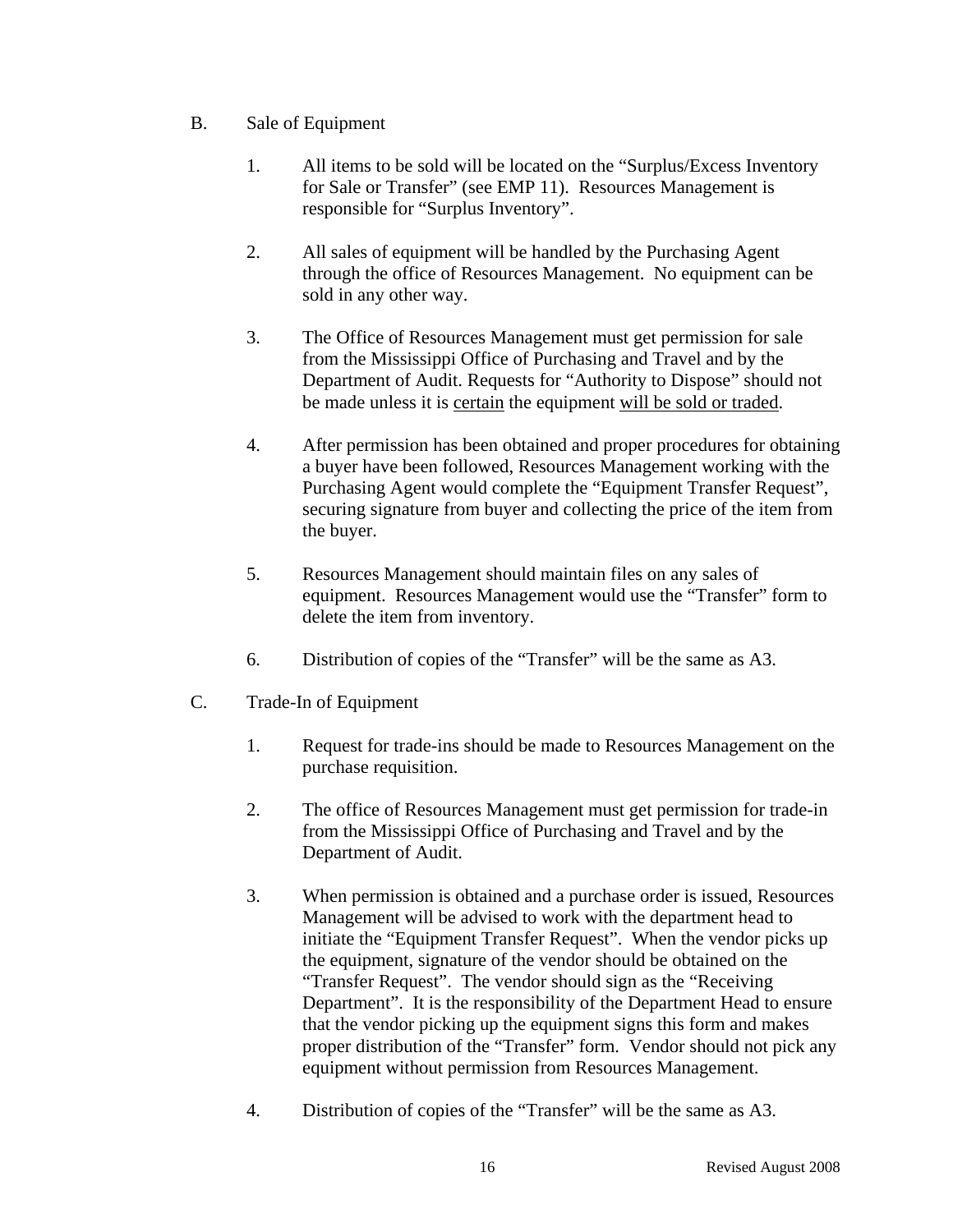## **MISSISSIPPI UNIVERSITY FOR WOMEN EQUIPMENT TRANSFER REQUEST**

| TO: PROPERTY CONTROL                                                                                        | DATE:              |  |  |  |
|-------------------------------------------------------------------------------------------------------------|--------------------|--|--|--|
| PLEASE MAKE THE FOLLOWING TRANSFER OF EQUIPMENT ON MISSISSIPPI<br>UNIVERSITY FOR WOMEN'S INVENTORY RECORDS. |                    |  |  |  |
| IS THIS A TEMPORARY TRANSFER? YES NO                                                                        |                    |  |  |  |
| DURATION OF TRANSFER:                                                                                       |                    |  |  |  |
| <b>TRANSFER TO:</b><br>(what department is getting the item)                                                |                    |  |  |  |
| Where will the item now be located?                                                                         | ROOM NO.           |  |  |  |
|                                                                                                             |                    |  |  |  |
| (what department is getting rid of the item)                                                                |                    |  |  |  |
| ITEM REQUESTED TO BE TRANSFERRED:                                                                           |                    |  |  |  |
| <b>INVENTORY</b>                                                                                            | <b>DESCRIPTION</b> |  |  |  |

| <b>INVENTORY</b> | <b>DESCRIPTION</b> |
|------------------|--------------------|
|                  |                    |
|                  |                    |
|                  |                    |
|                  |                    |
|                  |                    |
|                  |                    |
|                  |                    |
| <b>REMARKS:</b>  |                    |

\_\_\_\_\_\_\_\_\_\_\_\_\_\_\_\_\_\_\_\_\_\_\_\_\_\_\_\_\_\_\_\_\_\_\_\_\_\_\_\_\_\_\_\_\_\_\_\_\_\_\_\_\_\_\_\_\_\_\_\_\_\_\_

APPROVED BY:

TRANSFERRING DEPARTMENT: RECEIVING DEPARTMENT:

 $\overline{\phantom{a}}$  , and the contribution of the contribution of  $\overline{\phantom{a}}$  , and  $\overline{\phantom{a}}$  , and  $\overline{\phantom{a}}$  , and  $\overline{\phantom{a}}$  , and  $\overline{\phantom{a}}$  , and  $\overline{\phantom{a}}$  , and  $\overline{\phantom{a}}$  , and  $\overline{\phantom{a}}$  , and  $\overline{\phantom{a}}$  , and

DEPARTMENT HEAD DEPARTMENT HEAD

 $\frac{1}{\sqrt{2}}$  ,  $\frac{1}{\sqrt{2}}$  ,  $\frac{1}{\sqrt{2}}$  ,  $\frac{1}{\sqrt{2}}$  ,  $\frac{1}{\sqrt{2}}$  ,  $\frac{1}{\sqrt{2}}$  ,  $\frac{1}{\sqrt{2}}$  ,  $\frac{1}{\sqrt{2}}$  ,  $\frac{1}{\sqrt{2}}$  ,  $\frac{1}{\sqrt{2}}$  ,  $\frac{1}{\sqrt{2}}$  ,  $\frac{1}{\sqrt{2}}$  ,  $\frac{1}{\sqrt{2}}$  ,  $\frac{1}{\sqrt{2}}$  ,  $\frac{1}{\sqrt{2}}$ PROPERTY CONTROL OFFICER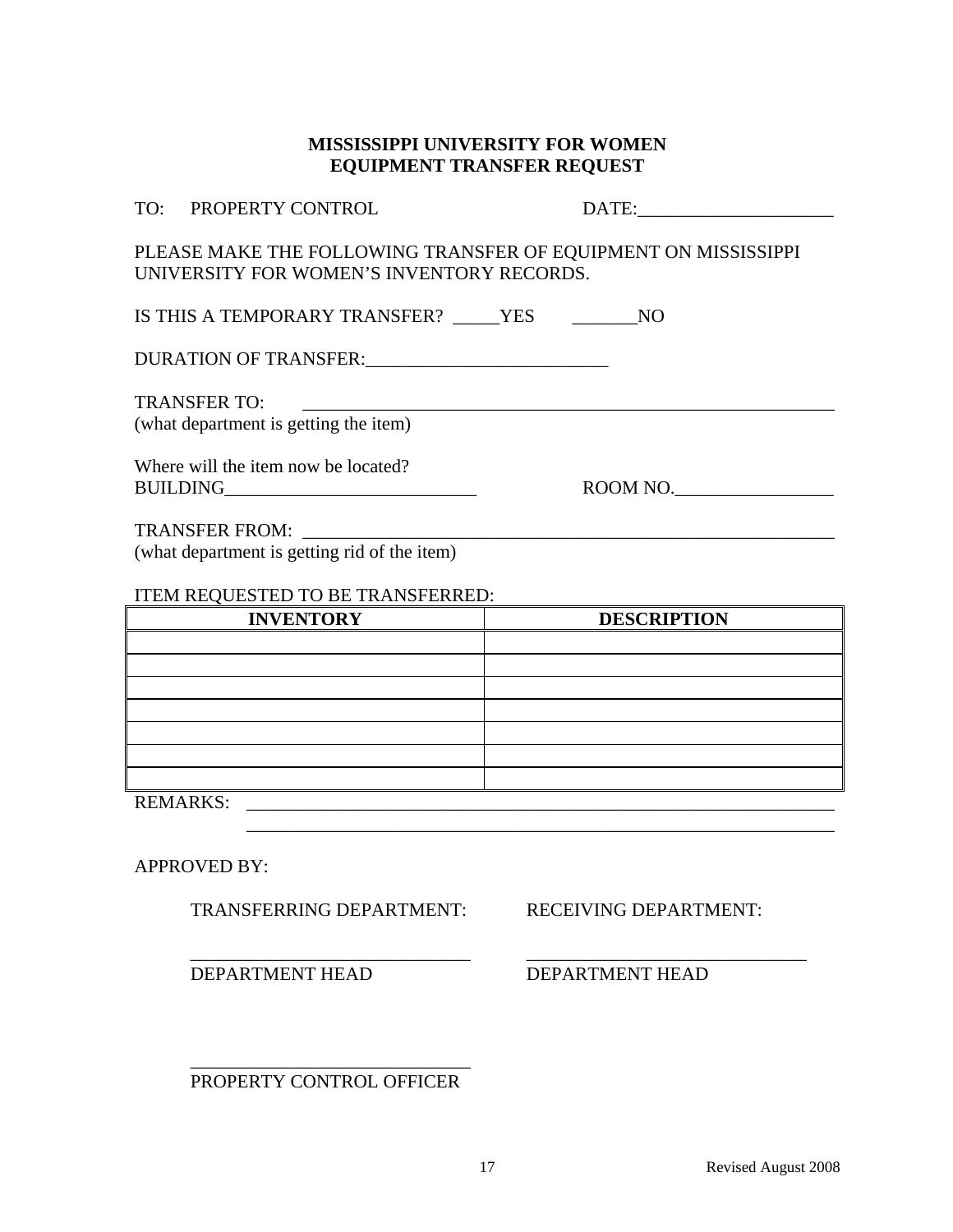PROCEDURE NO.: EMP 11

PROCEDURE: Surplus/Excess Equipment

I. Procedure

To describe the procedures related to the transfer or sale of surplus/excess equipment.

- II. Institutional Policy
	- A. All equipment being of no use to departments and no immediate requirement by another known department shall be moved to an assigned storage area. This equipment will be transferred to the "Surplus/Excess Equipment" inventory to await either transfer to another department or sale.
	- B. For transfers between departments see EMP 10.
- III. Procedure
	- A. Moving surplus/excess equipment to a designated storage area.
		- 1. Resources Management must be notified by phone by the Department head desiring to have surplus/excess equipment moved to a surplus facility.
		- 2. Once the move has been authorized, the Department Head involved must initiate an "Equipment Transfer Request" to have equipment moved.
		- 3. The requesting Department is responsible for insuring that the equipment is properly identified with the MUW tag number before the move is made.
	- B. Transferring equipment to the "Surplus/Excess Equipment" inventory.
		- 1. Information from the "Transfer Request" will be used by Resources Management to update inventories. The "Surplus/Excess Equipment" inventory will be considered as a separate Department with Resources Management being responsible.
	- C. "Surplus/Excess Equipment" inventory available to Department Heads.
		- 1. Department Heads can arrange for an inspection of "Surplus/Excess Equipment" by contacting Resources Management. This inventory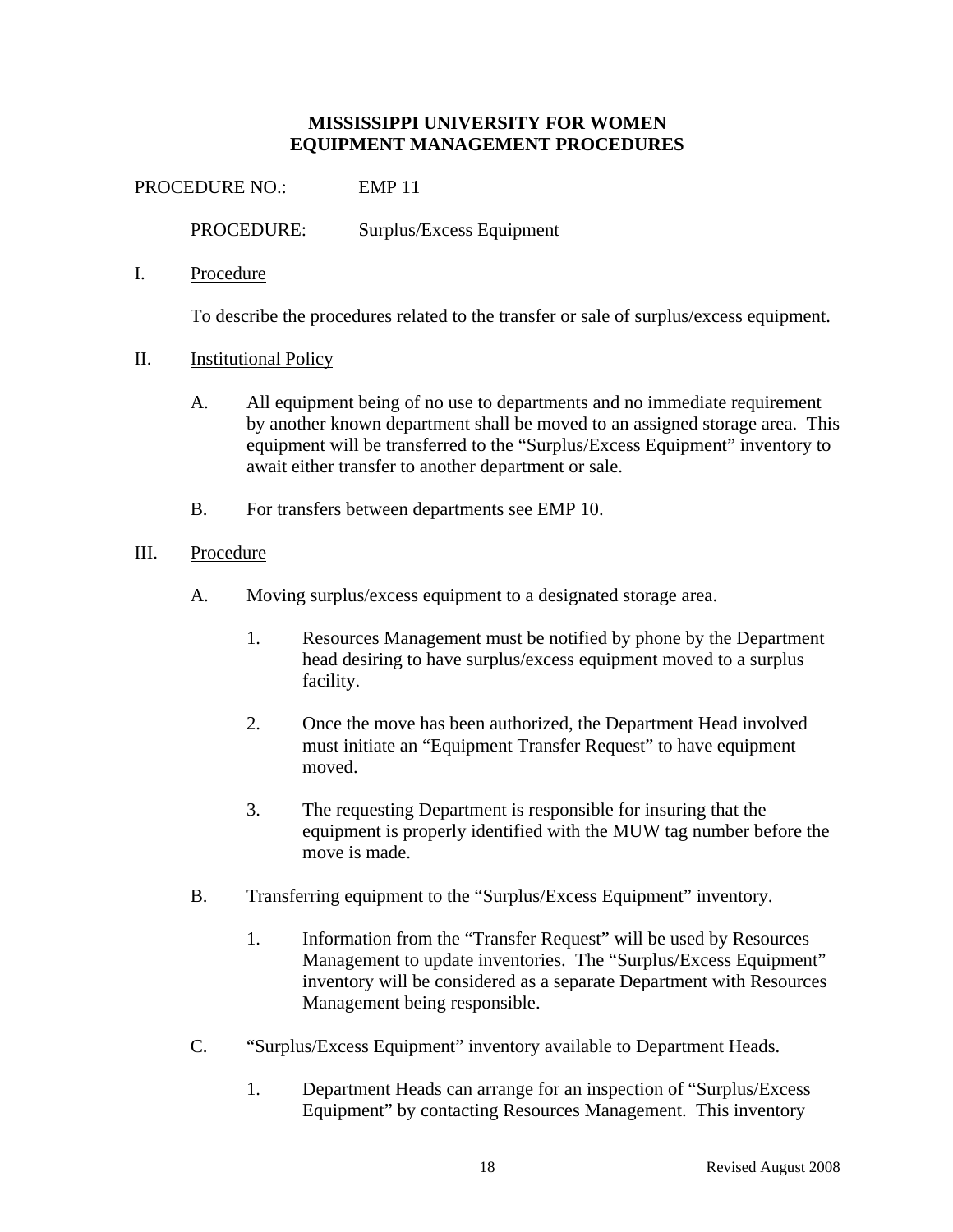should be checked before ordering equipment if there is a chance the item needed is on hand.

- 2. Equipment not requested by Department Heads within a reasonable time after equipment is put in "Surplus/Excess Equipment" storage will be disposed of in accordance with E (below).
- D. How to obtain "Surplus/Excess Equipment" for use.
	- 1. Department Heads needing equipment that is in "Surplus/Excess Inventory" should notify Resources Management. Resources Management would then initiate the "Equipment Transfer Request" and after approval see to moving the equipment.
	- 2. Information from the "Transfer Request" will be used by Resources Management to update inventories through Data Processing.
- E. Sale of Surplus/Excess Equipment
	- 1. Surplus/Excess Equipment that has not been transferred after a reasonable time will be designated "for sale".
	- 2. Surplus/Excess Equipment should be physically inventoried each year by Resources Management and should be designated as "for sale" at that time.
	- 3. The Office of Resources Management will be responsible for the sale of Surplus/ Excess Equipment.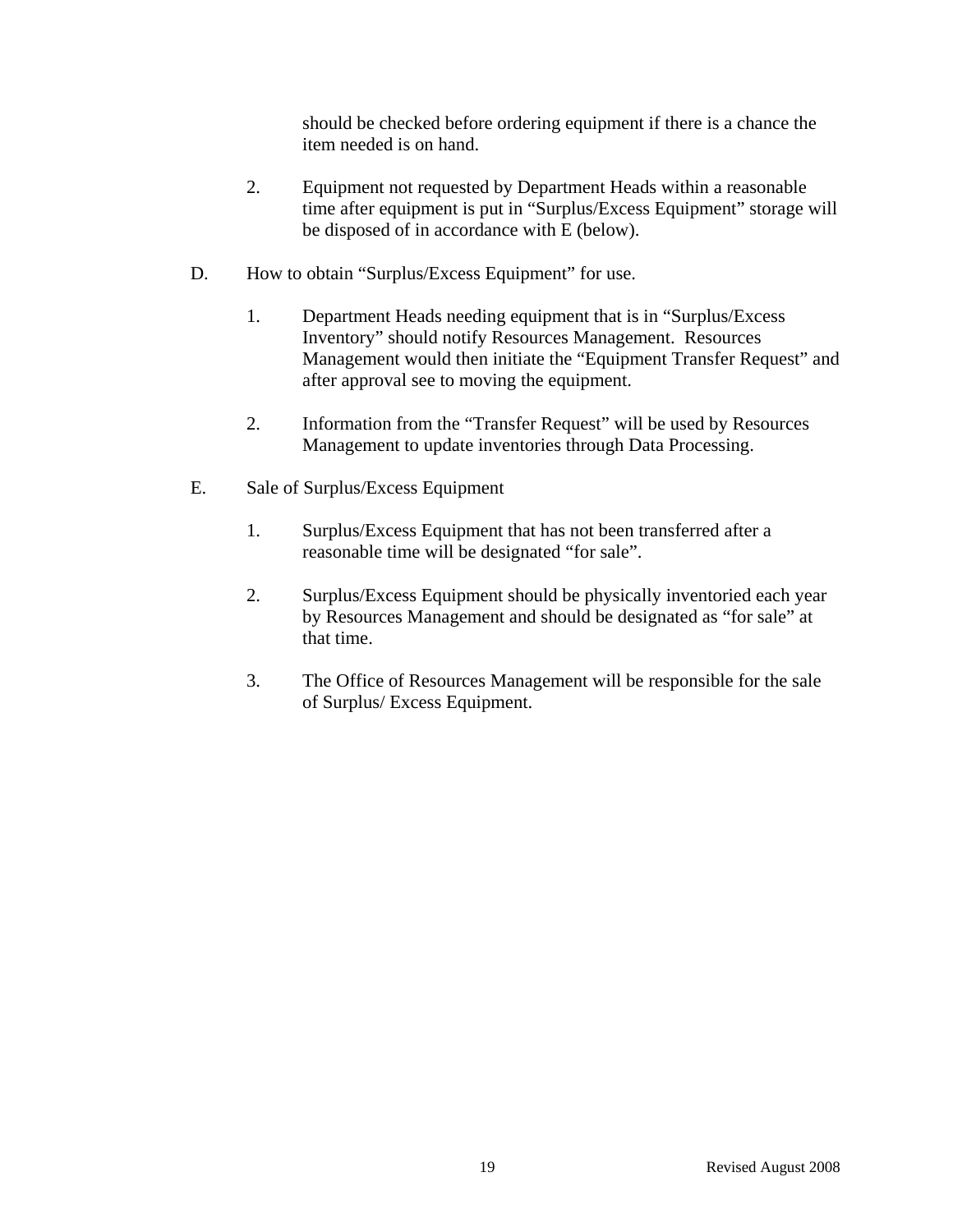## *THIS FORM WILL BE COMPLETED BY RESOURCES MANAGEMENT*

| FORM NO.: |  |
|-----------|--|
|           |  |

#### LOST OR STOLEN PROPERTY AFFIDAVIT

| Location of Property: |             | Date:    |                              |  |
|-----------------------|-------------|----------|------------------------------|--|
| Description           | Inventory # | Report # | Date Purchased Cost or Value |  |

Detailed Explanation of Loss: (in case of theft, robbery, or mysterious disappearance, show the name of the Sheriff's Office notified and the date the loss was discovered. If such a loss was not reported to a Sheriff's Office at the time of the discovery, give a complete explanation of such failure.)

\_\_\_\_\_\_\_\_\_\_\_\_\_\_\_\_\_\_\_\_\_\_\_\_\_\_\_\_\_\_\_\_\_\_\_\_\_\_\_\_\_\_\_\_\_\_\_\_\_\_\_\_\_\_\_\_\_\_\_\_\_\_\_\_\_\_\_\_\_\_\_\_\_\_\_

#### WE HEREBY STATE UNDER OATH THAT THE ABOVE FACTS ARE TRUE AND CORRECT TO THE BEST OF OUR KNOWLEDGE.

\_\_\_\_\_\_\_\_\_\_\_\_\_\_\_\_\_\_\_\_\_\_\_\_\_\_\_\_\_\_\_\_\_\_\_\_\_\_\_\_\_\_\_\_\_\_\_\_\_\_\_\_\_\_\_\_\_\_\_\_\_\_\_\_\_\_\_\_\_\_\_\_\_\_\_

\_\_\_\_\_\_\_\_\_\_\_\_\_ \_\_\_\_\_\_\_\_\_\_\_\_\_\_\_\_\_\_\_\_\_\_\_\_\_\_\_\_\_\_\_\_\_

\_\_\_\_\_\_\_\_\_\_\_\_\_ \_\_\_\_\_\_\_\_\_\_\_\_\_\_\_\_\_\_\_\_\_\_\_\_\_\_\_\_\_\_\_\_\_

Date Executive Head of Agency

\_\_\_\_\_\_\_\_\_\_\_\_\_ \_\_\_\_\_\_\_\_\_\_\_\_\_\_\_\_\_\_\_\_\_\_\_\_\_\_\_\_\_\_\_\_\_

Date Property Officer

Date Employee Responsible for Property

THIS DATE PERSONALLY APPEARED BEFORE ME, the undersigned authority, in and for \_\_\_\_\_\_\_\_\_\_\_\_\_\_\_\_\_\_\_\_\_\_\_\_ County, in the State of Mississippi, the above named individuals, who being first duly sworn, state on their oaths that the above facts are true and correct to the best of their knowledge.

GIVEN UNDER MY HAND AND OFFICIAL SEAL, this the \_\_\_\_\_\_\_\_ day of \_\_\_\_\_\_\_, 20\_\_\_.

 $\overline{\phantom{a}}$  , and the contract of the contract of the contract of the contract of the contract of the contract of the contract of the contract of the contract of the contract of the contract of the contract of the contrac

Notary Public

NOTE: This affidavit should be filled out with the Inventory form "D" and Form the same month that the property is removed from inventory.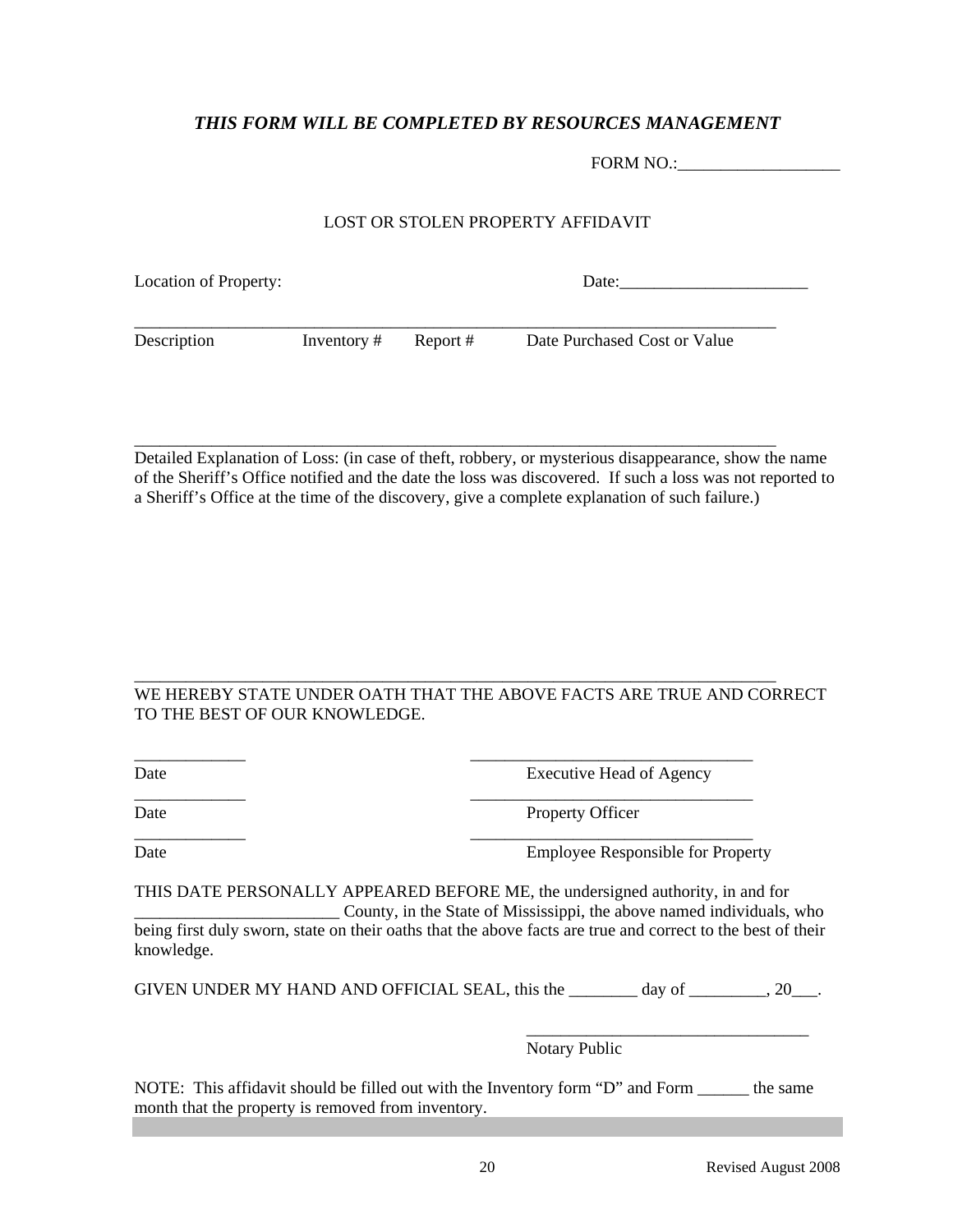## **MISSISSIPPI UNIVERSITY FOR WOMEN OFFICE OF RESOURCES MANAGEMENT W-BOX 1611 EXT. 7126 WHITFIELD HALL**

# HAND RECEIPT FOR EQUIPMENT OR ANY UNIVERSITY OWNED ITEMS

Date: \_\_\_\_\_\_\_\_\_\_\_\_\_\_\_\_\_\_\_\_\_\_\_\_\_\_\_\_\_\_\_\_\_\_\_\_\_\_

From: \_\_\_\_\_\_\_\_\_\_\_\_\_\_\_\_\_\_\_\_\_\_\_\_\_\_\_\_\_\_\_\_\_\_\_\_\_\_\_\_\_\_\_\_\_\_\_\_\_\_\_\_\_\_\_\_\_\_\_\_\_\_\_\_\_\_\_\_\_

(Employee name and department)

This is to certify that I have the equipment or property listed below and that I am using it to complete official university business on the following  $date(s):$ 

| <b>Description of Item/property</b> | Serial number | <b>Inventory number</b> |
|-------------------------------------|---------------|-------------------------|
|                                     |               |                         |
|                                     |               |                         |
|                                     |               |                         |

I am the inventory representative for \_\_\_\_\_\_\_\_\_\_\_\_\_\_\_\_\_\_\_\_\_\_\_\_\_(Department name) and certify that I have inspected the equipment as noted above. This equipment is on hand and appears to be in good condition. (Any exceptions should be reported to Resources Management and this form should not be completed.)

Signed \_\_\_\_\_\_\_\_\_\_\_\_\_\_\_\_\_\_\_\_\_\_\_\_\_\_\_\_\_\_\_\_\_\_\_\_\_\_\_

Date: Inventory Representative

Approved \_\_\_\_\_\_\_\_\_\_\_\_\_\_\_\_\_\_\_\_\_\_\_\_\_\_\_\_\_

Date:\_\_\_\_\_\_\_\_\_\_\_\_\_\_\_\_\_\_\_\_\_\_\_\_\_\_

Department Head/Supervisor

This form should be updated each time there is a change, at a minimum of every six months if the equipment is still off campus.

Copy - Departmental Inventory File Resources Management